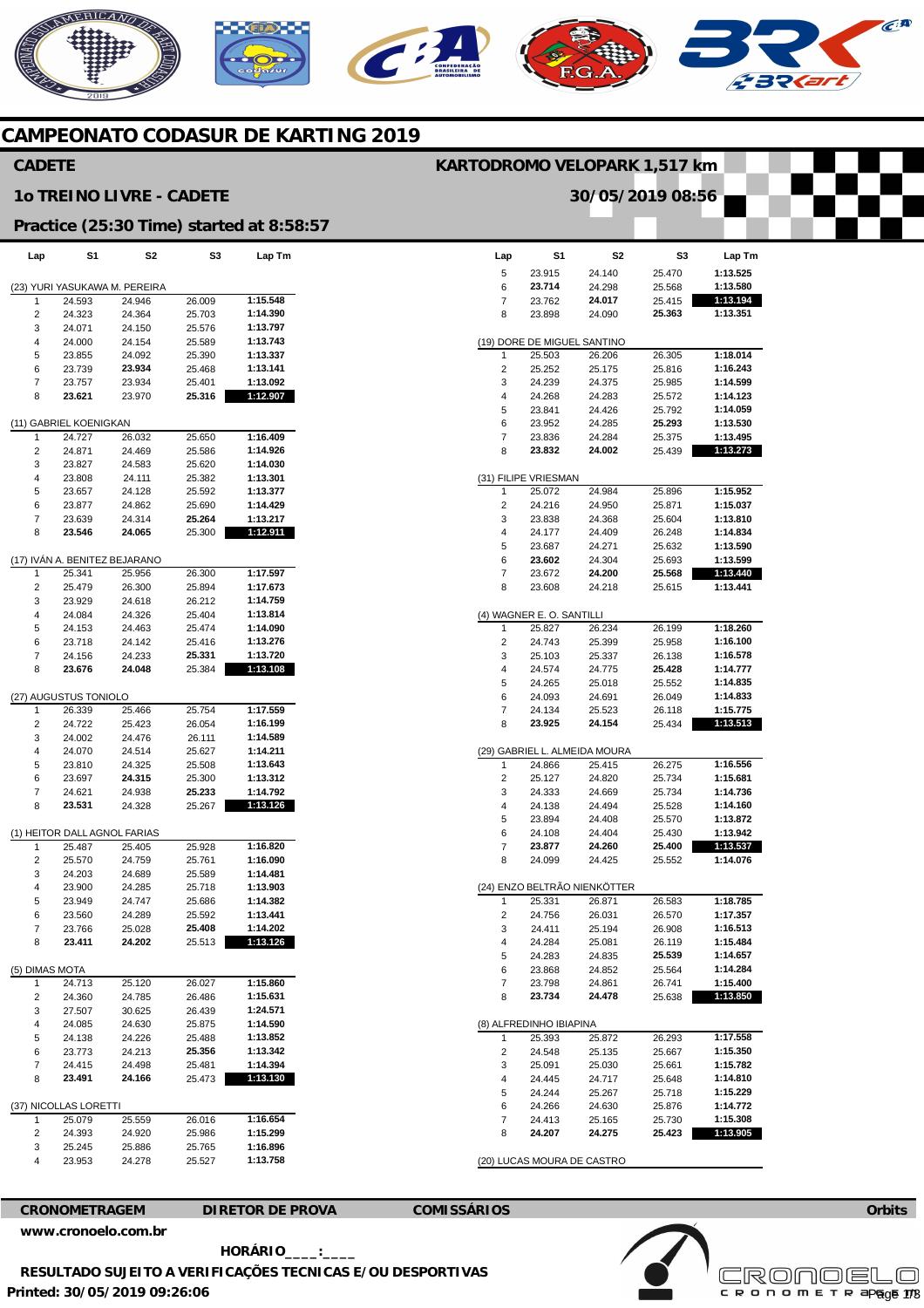# NERICANO  $\epsilon$ **A** C **BO**

# **CAMPEONATO CODASUR DE KARTING 2019**

| <b>CADETE</b>                                       |                          |                                       |                  |                                          | KARTODROMO VELOPARK 1,517 km |                                      |                               |                  |                      |     |
|-----------------------------------------------------|--------------------------|---------------------------------------|------------------|------------------------------------------|------------------------------|--------------------------------------|-------------------------------|------------------|----------------------|-----|
| 30/05/2019 08:56<br><b>10 TREINO LIVRE - CADETE</b> |                          |                                       |                  |                                          |                              |                                      |                               |                  |                      |     |
|                                                     |                          |                                       |                  | Practice (25:30 Time) started at 8:58:57 |                              |                                      |                               |                  |                      |     |
| Lap                                                 | S1                       | S <sub>2</sub>                        | S3               | Lap Tm                                   | Lap                          | S <sub>1</sub>                       | S <sub>2</sub>                | S <sub>3</sub>   | Lap Tm               |     |
| $\mathbf{1}$                                        | 25.348                   | 26.024                                | 26.404           | 1:17.776                                 | $\overline{7}$               | 24.657                               | 24.877                        | 25.796           | 1:15.330             |     |
| $\overline{2}$<br>3                                 | 24.507                   | 25.381<br>24.744                      | 25.977<br>26.129 | 1:15.865<br>1:15.255                     | 8                            | 24.081                               | 24.619                        | 25.745           | 1:14.445             |     |
| 4                                                   | 24.382<br>24.339         | 25.096                                | 25.744           | 1:15.179                                 |                              | (32) GONÇALO JUNG SCHERER            |                               |                  |                      |     |
| 5                                                   | 24.301                   | 24.597                                | 25.689           | 1:14.587                                 | $\mathbf{1}$                 | 26.121                               | 26.820                        | 26.733           | 1:19.674             |     |
| 6                                                   | 23.984                   | 24.376                                | 25.561           | 1:13.921                                 | $\sqrt{2}$                   | 25.039                               | 25.524                        | 26.274           | 1:16.837             |     |
| $\overline{7}$                                      | 24.222                   | 24.401                                | 25.513           | 1:14.136                                 | 3                            | 24.550                               | 25.074                        | 26.171           | 1:15.795             |     |
| 8                                                   | 24.276                   | 24.347                                | 25.439           | 1:14.062                                 | 4<br>5                       | 24.512<br>24.365                     | 25.283<br>25.224              | 25.999<br>25.918 | 1:15.794<br>1:15.507 |     |
|                                                     | (16) JOAQUIM B. BEJARANO |                                       |                  |                                          | 6                            | 24.323                               | 24.768                        | 26.206           | 1:15.297             |     |
| 1                                                   | 25.357                   | 26.011                                | 26.464           | 1:17.832                                 | $\overline{7}$               | 24.567                               | 25.126                        | 26.071           | 1:15.764             |     |
| 2                                                   | 25.053                   | 25.502                                | 25.875           | 1:16.430                                 | 8                            | 24.331                               | 24.579                        | 25.622           | 1:14.532             |     |
| 3                                                   | 24.448                   | 24.947                                | 26.448           | 1:15.843                                 |                              |                                      |                               |                  |                      |     |
| 4<br>5                                              | 24.389<br>24.557         | 24.831<br>25.348                      | 26.007<br>25.513 | 1:15.227<br>1:15.418                     | $\mathbf{1}$                 | (30) JOÃO PEDRO MARTINS JO<br>25.655 | 25.797                        | 26.447           | 1:17.899             |     |
| 6                                                   | 24.350                   | 24.348                                | 25.469           | 1:14.167                                 | $\overline{c}$               | 25.140                               | 25.445                        | 25.996           | 1:16.581             |     |
| 7                                                   | 24.253                   | 24.487                                | 25.688           | 1:14.428                                 | 3                            | 24.193                               | 25.060                        | 26.023           | 1:15.276             |     |
| 8                                                   | 23.963                   | 24.453                                | 25.513           | 1:13.929                                 | 4                            | 24.376                               | 25.377                        | 26.041           | 1:15.794             |     |
|                                                     |                          | (3) PEDRO H. REIS MENEZES LINS        |                  |                                          | 5<br>6                       | 24.361<br>24.286                     | 25.118<br>24.610              | 26.105<br>25.830 | 1:15.584<br>1:14.726 |     |
| 1                                                   | 25.716                   | 26.064                                | 25.734           | 1:17.514                                 | $\overline{7}$               | 24.365                               | 24.378                        | 25.812           | 1:14.555             |     |
| $\overline{2}$                                      | 33.262                   | 25.190                                | 26.239           | 1:24.691                                 |                              |                                      |                               |                  |                      |     |
| 3                                                   | 24.523                   | 24.906                                | 26.206           | 1:15.635                                 |                              | (36) FEDERICO BARRETO                |                               |                  |                      |     |
| $\overline{4}$                                      | 24.250                   | 24.777                                | 26.649           | 1:15.676                                 | $\mathbf{1}$                 | 25.839                               | 26.322                        | 26.829           | 1:18.990             |     |
| 5<br>6                                              | 24.483<br>23.859         | 24.513<br>24.561                      | 25.739<br>25.916 | 1:14.735<br>1:14.336                     | $\overline{c}$<br>3          | 25.070<br>24.708                     | 26.469<br>25.330              | 26.144<br>26.540 | 1:17.683<br>1:16.578 |     |
| $\overline{7}$                                      | 24.049                   | 24.667                                | 25.764           | 1:14.480                                 | 4                            | 24.530                               | 25.142                        | 26.198           | 1:15.870             |     |
| 8                                                   | 23.960                   | 24.437                                | 25.670           | 1:14.067                                 | 5                            | 24.410                               | 24.932                        | 26.096           | 1:15.438             |     |
|                                                     |                          |                                       |                  |                                          | 6                            | 24.149                               | 25.009                        | 26.175           | 1:15.333             |     |
| 1                                                   | 24.959                   | (25) ROMULLO HENRIQUE RIBAS<br>24.932 | 25.954           | 1:15.845                                 | $\overline{7}$<br>8          | 24.250<br>24.066                     | 24.912<br>24.861              | 25.940<br>25.886 | 1:15.102<br>1:14.813 |     |
| $\overline{2}$                                      | 24.261                   | 24.792                                | 25.884           | 1:14.937                                 |                              |                                      |                               |                  |                      |     |
| 3                                                   | 24.479                   | 25.025                                | 25.734           | 1:15.238                                 |                              | (14) ANGELO NUGNES                   |                               |                  |                      |     |
| 4                                                   | 24.120                   | 24.650                                | 26.286           | 1:15.056                                 | $\mathbf{1}$                 | 25.250                               | 26.022                        | 26.844           | 1:18.116             |     |
| 5<br>6                                              | 24.377                   | 24.724                                | 26.049<br>25.751 | 1:15.150<br>1:14.938                     | $\overline{\mathbf{c}}$<br>3 | 24.913<br>24.909                     | 25.744<br>25.583              | 26.874<br>26.525 | 1:17.531<br>1:17.017 |     |
| $\overline{7}$                                      | 24.616<br>24.072         | 24.571<br>24.691                      | 25.672           | 1:14.435                                 | 4                            | 24.852                               | 26.026                        | 26.212           | 1:17.090             |     |
| 8                                                   | 23.994                   | 24.505                                | 25.715           | 1:14.214                                 | 5                            | 24.624                               | 25.021                        | 26.110           | 1:15.755             |     |
|                                                     |                          |                                       |                  |                                          | 6                            | 24.239                               | 24.676                        | 25.964           | 1:14.879             |     |
|                                                     | (7) CLEMENTE HUERTA RAAB |                                       |                  |                                          | $\overline{7}$               | 24.252                               | 24.688                        | 26.211           | 1:15.151             |     |
| 1<br>$\overline{2}$                                 | 25.196<br>24.670         | 25.251<br>25.627                      | 25.868<br>25.790 | 1:16.315<br>1:16.087                     | (28) FIRAS FAHS              |                                      |                               |                  |                      |     |
| 3                                                   | 24.554                   | 24.752                                | 25.673           | 1:14.979                                 | 1                            | 26.126                               | 25.610                        | 26.214           | 1:17.950             |     |
| 4                                                   | 24.433                   | 24.439                                | 25.443           | 1:14.315                                 | $\overline{\mathbf{c}}$      | 24.885                               | 25.192                        | 26.518           | 1:16.595             |     |
| 5                                                   | 24.605                   | 25.217                                | 25.804           | 1:15.626                                 | 3                            | 24.682                               | 25.128                        | 26.270           | 1:16.080             |     |
| 6                                                   | 24.291                   | 24.676                                | 25.478           | 1:14.445                                 | 4                            | 24.690                               | 24.969                        | 26.087           | 1:15.746             |     |
| 7<br>8                                              | 24.323<br>24.233         | 24.696<br>24.548                      | 25.493<br>25.638 | 1:14.512<br>1:14.419                     | 5<br>6                       | 24.387<br>24.124                     | 24.771<br>24.959              | 25.807<br>25.917 | 1:14.965<br>1:15.000 |     |
|                                                     |                          |                                       |                  |                                          | $\overline{7}$               | 24.419                               | 24.792                        | 25.782           | 1:14.993             |     |
|                                                     | (41) AUGUSTO TONIOLO     |                                       |                  |                                          |                              |                                      |                               |                  |                      |     |
| 1                                                   | 26.746                   | 26.711                                | 26.469           | 1:19.926                                 |                              |                                      | (22) PEDRO MARRIEZCURRENA.    |                  |                      |     |
| 2                                                   | 25.470<br>24.087         | 24.489                                | 25.665           | 1:15.624<br>1:14.338                     | $\mathbf{1}$                 | 25.953                               | 26.637                        | 26.528           | 1:19.118<br>1:18.401 |     |
| 3<br>4                                              | 24.304                   | 24.538<br>24.528                      | 25.713<br>25.544 | 1:14.376                                 | $\sqrt{2}$<br>3              | 25.461<br>25.526                     | 26.140<br>25.838              | 26.800<br>26.692 | 1:18.056             |     |
| 5                                                   | 24.326                   | 24.563                                | 25.717           | 1:14.606                                 | 4                            | 25.017                               | 26.022                        | 26.029           | 1:17.068             |     |
| 6                                                   | 24.641                   | 24.502                                | 25.597           | 1:14.740                                 | 5                            | 24.861                               | 25.048                        | 26.281           | 1:16.190             |     |
| $\overline{7}$                                      | 24.220                   | 24.706                                | 25.870           | 1:14.796                                 | 6                            | 24.767                               | 24.953                        | 26.061           | 1:15.781             |     |
| 8                                                   | 24.185                   | 25.049                                | 25.639           | 1:14.873                                 | $\overline{7}$               | 24.425                               | 24.963                        | 25.654           | 1:15.042             |     |
|                                                     | (9) PEREZ AYRTON         |                                       |                  |                                          |                              |                                      | (2) MIGUEL M. A. PINTO COELHO |                  |                      |     |
| $\mathbf{1}$                                        | 25.170                   | 25.378                                | 26.064           | 1:16.612                                 | $\mathbf{1}$                 | 26.291                               | 26.889                        | 26.587           | 1:19.767             |     |
| $\overline{\mathbf{c}}$                             | 24.489                   | 24.793                                | 25.994           | 1:15.276                                 | $\sqrt{2}$                   | 25.194                               | 25.966                        | 26.434           | 1:17.594             |     |
| 3                                                   | 24.380                   | 24.593                                | 25.852           | 1:14.825                                 | 3                            | 24.840                               | 25.855                        | 26.414           | 1:17.109             |     |
| 4<br>5                                              | 24.226<br>24.434         | 24.527<br>25.063                      | 25.733<br>25.832 | 1:14.486<br>1:15.329                     | 4<br>5                       | 24.959<br>24.668                     | 25.208<br>25.095              | 26.381<br>26.360 | 1:16.548<br>1:16.123 |     |
| 6                                                   | 24.365                   | 24.444                                | 25.822           | 1:14.631                                 | 6                            | 24.467                               | 25.043                        | 25.973           | 1:15.483             |     |
|                                                     |                          |                                       |                  |                                          |                              |                                      |                               |                  |                      |     |
|                                                     |                          |                                       |                  |                                          |                              |                                      |                               |                  |                      |     |
|                                                     | <b>CRONOMETRAGEM</b>     |                                       |                  | <b>DIRETOR DE PROVA</b>                  | <b>COMISSÁRIOS</b>           |                                      |                               |                  |                      | Orl |

**[www.cronoelo.com.br](http://www.cronoelo.com.br)** 

**Printed: 30/05/2019 09:26:06 HORÁRIO\_\_\_\_:\_\_\_\_ RESULTADO SUJEITO A VERIFICAÇÕES TECNICAS E/OU DESPORTIVAS**  **Licensed to: Cronoelo**  Page 2/3

**Orbits** 

┎